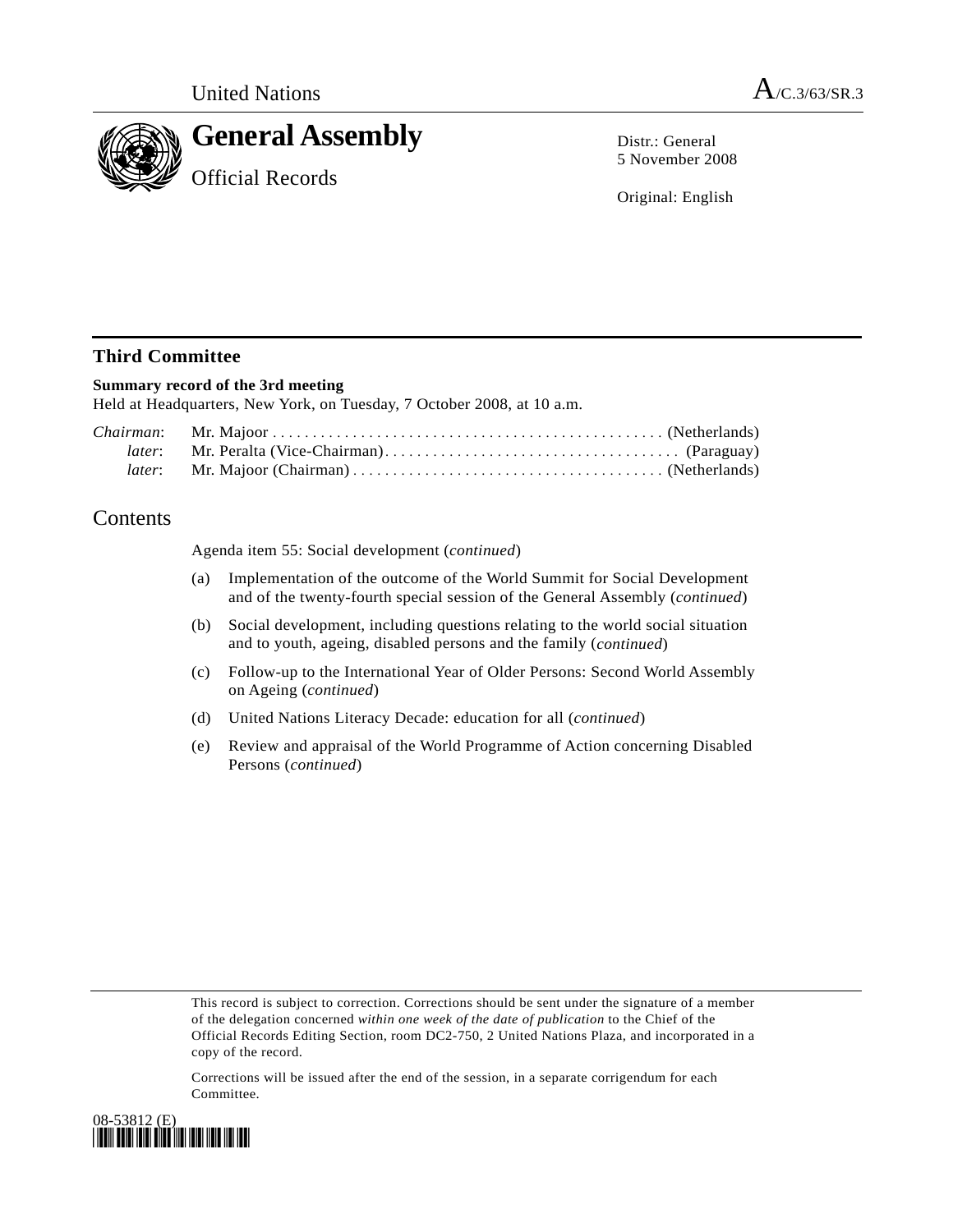*The meeting was called to order at 10:05 a.m.* 

**Agenda item 55: Social development** (*continued*)

- **(a) Implementation of the World Summit for Social Development and of the twenty-fourth special session of the General Assembly** (*continued*) (A/63/133)
- **(b) Social development, including questions relating to the world social situation and to youth, ageing, disabled persons and the family**  (*continued*) (A/63/183 and A/63/184)
- **(c) Follow-up to the International Year of Older Persons: Second World Assembly on Ageing**  (*continued*) (A/63/95)
- **(d) United Nations Literacy Decade: education for all** (*continued*) (A/63/172)
- **(e) Review and appraisal of the World Programme of Action concerning Disabled Persons**  (*continued*) (A/63/183)

1. **Mr. Zelenev** (Division for Social Policy and Development, Department of Economic and Social Affairs (DESA)), in response to a question from the representative of the Syrian Arab Republic the previous day regarding the activities of the Special Rapporteur on disability of the Commission for Social Development relating to war and conflict situations and persons with disabilities, said that the Special Rapporteur had an independent office situated in Doha, Qatar, which published material relating to his work. Those documents, including those dealing with war and conflict situations and persons with disabilities, could be obtained directly from that office. Contact details for the office were available from the Secretariat.

2. **Mr. Chabar** (Morocco) said that there could be no excuse for failing to promote full enjoyment of economic, social and cultural rights, productive and decent work for all and poverty eradication, yet 60 years after the proclamation of the Universal Declaration of Human Rights financial turmoil, high unemployment, the informal economy and the lack of social protection had increased uncertainty in labour markets. It was therefore all the more urgent to make job creation and stability a priority. He expressed concern, however, at the effect of increasingly unpredictable consequences of globalization on the developing countries and the goal of full employment and wondered whether full employment meant one thing in the developed countries and another in the developing countries.

3. He welcomed the adoption by the International Labour Conference at its 97th session of a Declaration on Social Justice for a Fair Globalization with a view to promoting fair globalization through decent work. That principle would guide his Government in its firm commitment to the realization of the Copenhagen commitments and the Millennium Development Goals. Sharing of experience and strengthened international cooperation, in particular with regard to debt relief and official development assistance (ODA), would accelerate the achievement of those goals. The international community must show the political will to develop an aggressive and innovative strategy to promote full productive employment and social cohesion and mitigate the effects of the international economic system on employment.

4. He welcomed the prominence given in the report of the Secretary-General (A/63/133) to the need to invest in agriculture and enterprise development, in particular farms and rural enterprises. His Government, through the Green Morocco Plan, was promoting rural and agricultural development and increased productivity. An agricultural development agency would be established to implement the Plan, which would create tens of thousands of jobs and make agriculture the driving force of the national economy.

5. His Government had incorporated international human rights standards into a social development strategy that made the individual the cornerstone of public development policy. It had launched a National Human Development Initiative in 2005 aimed at promoting human dignity by reducing poverty and unemployment, promoting the rights of women and children, increasing the access of the disadvantaged to basic services and strengthening social protection mechanisms, in particular by reducing exclusion, increasing education rates and reforming the social system in both rural and urban areas.

6. The Initiative was aimed at helping individuals acquire the skills to enter local labour markets and manage small and medium enterprises. Numerous measures had been adopted in the areas of training and education to help the unemployed, including persons with disabilities, obtain employment. Vocational training centres and social resource offices had been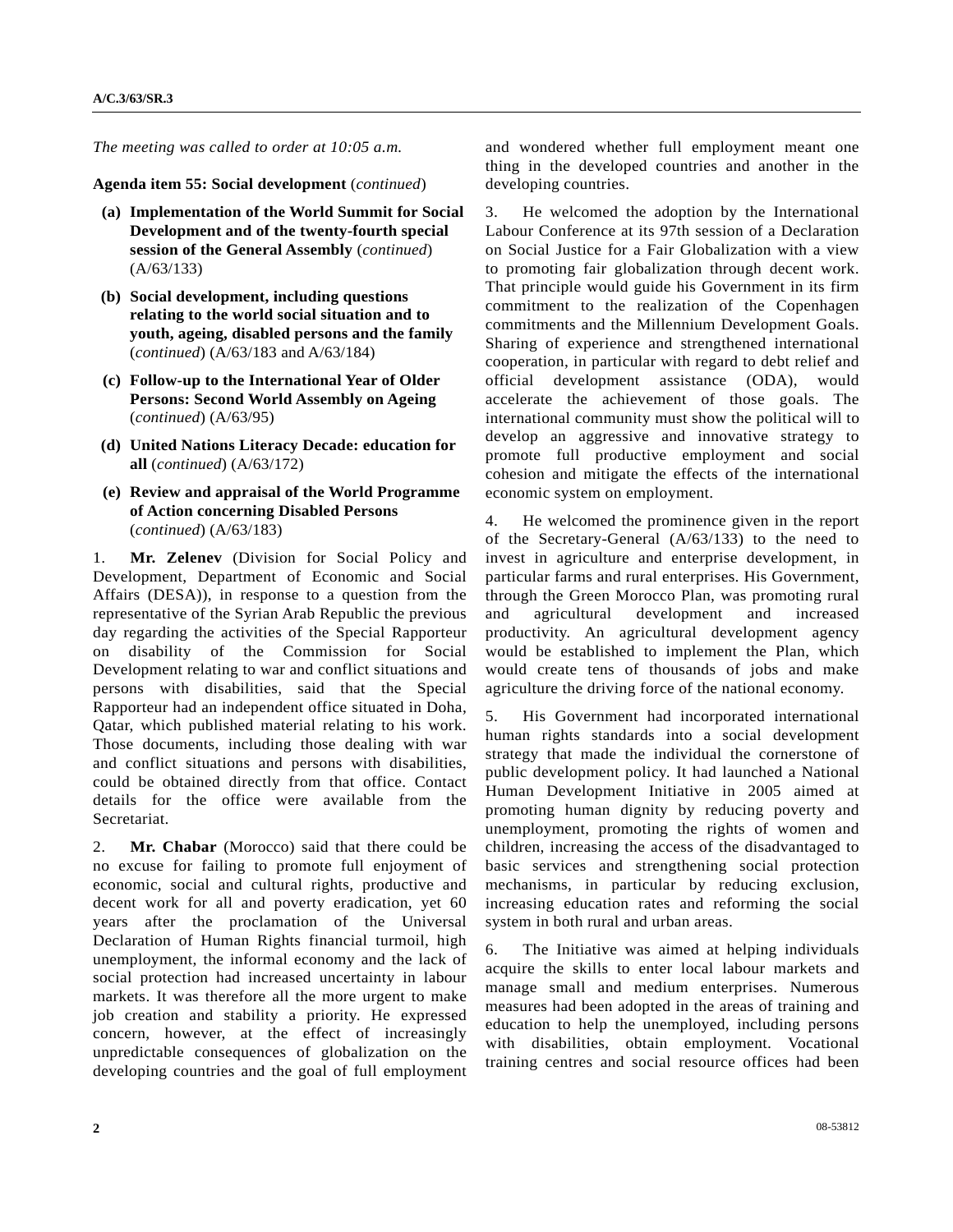established throughout the country to provide training to disadvantaged girls, lower girls' school dropout rates, meet the educational needs of poor rural girls.

7. Furthermore, tens of thousands of micro-credit schemes had facilitated the creation of revenuegenerating activities, providing decent working conditions to many citizens and their families. Counselling services were available to assist the young and disadvantaged and promote local-level projects for unskilled workers. Such efforts were in keeping with his Government's commitment to building a modern society based on a human rights-based development policy and to cooperating with international partners to ensure sustainable economic development and full and productive employment for all.

8. **Mr. Thiebou** (Netherlands) recalled that Eleanor Roosevelt had highlighted the need to give more attention to the problems of youth but 70 years later, and 60 years after the adoption of the Universal Declaration of Human Rights, despite progress made, many challenges remained. For example, he expressed disappointment that, although half of the world's population was under 25 and in spite of the reaffirmation by the General Assembly in its resolution 62/126 of the importance of youth participation in decision-making, less than 10 per cent of Member States had been able to send a youth delegate to the current session of the General Assembly.

9. It was urgent to allow youth to give a voice to their generation and influence public policy to help those in need. Investing in and focusing on young people and enlisting their help was perhaps the most effective way of achieving the Millennium Development Goals (MDGs) because young people best understood their own problems and would have to deal with the consequences of current decisions and find solutions in the future for a better world. Wherever and whenever decisions were taken that affected youth they must be involved.

10. Good health was a prerequisite for young people's participation, yet nearly a billion people had no access to drinking water, and two and a half billion people had no access to proper sanitary facilities. That was a human tragedy for children and young people, more of whom died from the effects of contaminated water than from AIDS or armed conflict. In developing countries, 80 per cent of diseases that affected young people were water-related. Many of them, in particular girls, did not attend school or dropped out because of poor sanitary facilities.

11. Although the technical and financial means to end the water and sanitation crisis existed, many parts of the world still lacked action plans to promote access to water and sanitation. Young people should be involved in designing water and sanitation schemes, for example for schools, and should be encouraged to act as peer educators to teach the importance of hygiene. All young people had the right to good health and human dignity, which implied access to clean water and sanitation. In that context, he welcomed the recognition by the Netherlands of the right to water and sanitation as a human right. Lastly, he stressed that young people did not want promises, good intentions and resolutions; they wanted real solutions and actions. Their thirst for participation could only be quenched by concrete measures aimed at involving them in achieving the Millennium Development Goals and implementing General Assembly resolution 62/126 and by including them in delegations and decision-making at all levels.

12. **Mr. Rakovsky** (Russian Federation) said that the outcome of the World Summit for Social Development in Copenhagen, the twenty-fourth session of the General Assembly, the International Conference on Financing for Development in Monterrey and the World Summit on Sustainable Development in Johannesburg, and also the goals formulated as a result of the Millennium Declaration, remained important guidelines for States in their social policies.

13. A constructive dialogue in the Commission for Social Development would surely be of interest for all groups of States and offered the best opportunity for working out an effective policy on key social development issues. The Commission continued to play an important role as the main coordinator of international cooperation on issues of ageing, youth, equal opportunities for the disabled and strengthening the role of the family. He welcomed the Human Rights Council's adoption of the draft optional protocol to the International Covenant on Economic, Social and Cultural Rights. Unfortunately, the text remained contradictory in parts, as it took into account the opinions of as many States parties as possible.

14. His Government was implementing large-scale projects to improve the demographic situation and solve social problems as part of its long-term social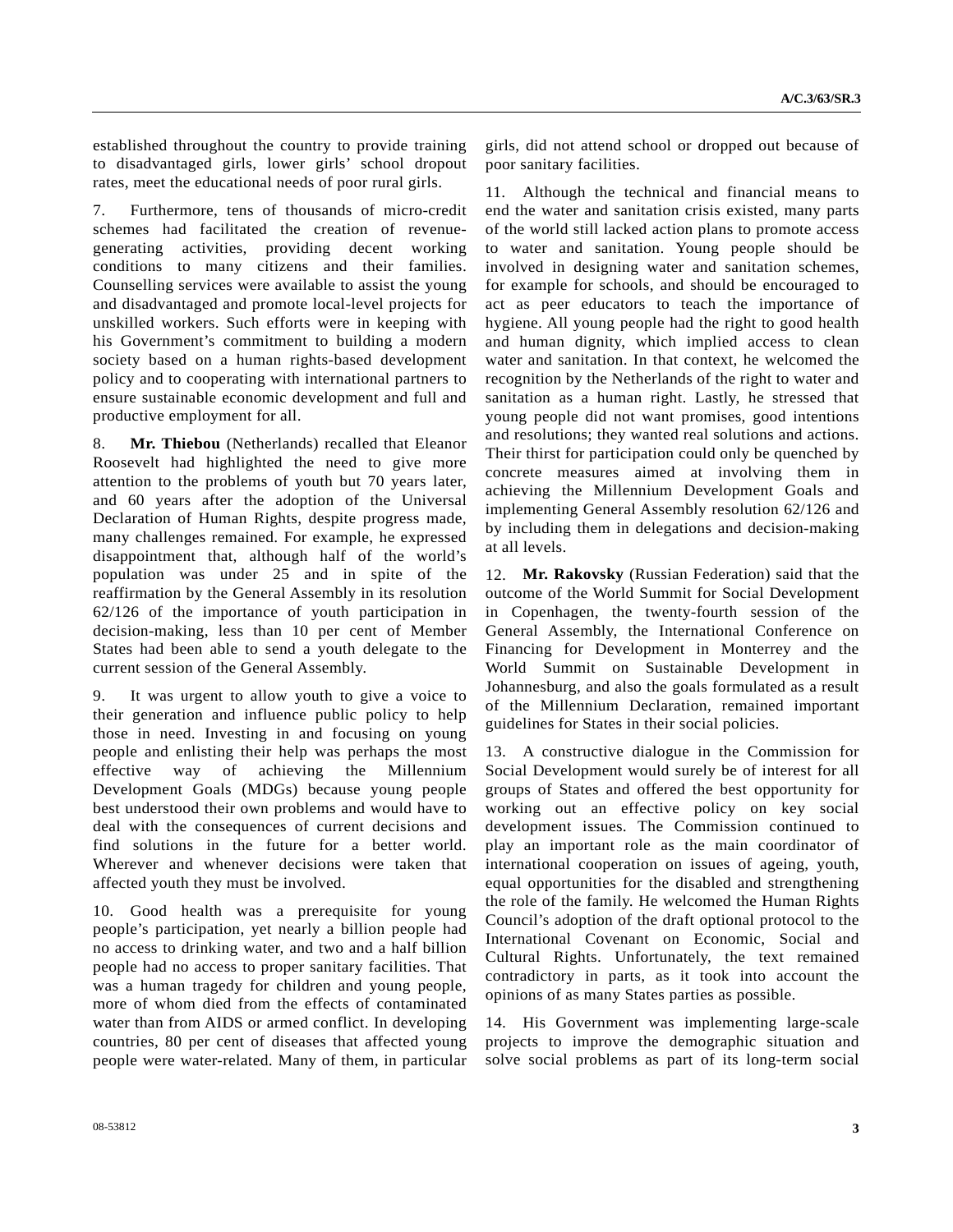and economic development plan for the period up to 2020. The national economy could be made more effective, sustainable and innovative only by developing the human factor through large-scale investment in health and education, and by ensuring safe and decent living conditions. Within 10 or 15 years, the Russian Federation expected to join the leading countries on key social indicators such as income, social protection, education, health, life expectancy, environmental health and housing.

15. The social and moral health of society had an impact on children, young people, older persons, persons with disabilities and the family. Government youth policy was based on the priorities of a global programme of action. The federal agency for youth issues had the task of creating employment opportunities and healthy living conditions for young people and encouraging them to share the ideals of peace and mutual understanding. Ageing was a demographic reality in the Russian Federation: older persons accounted for 20 per cent of the country's citizens, and would account for 25 per cent by 2016. They were provided with assistance on the basis of strategies elaborated at the Second World Assembly on Ageing and the provisions of the Madrid International Plan of Action on Ageing. The mechanism for increasing pensions and a programme to provide social protection and access to health for older persons were intended to ensure a dignified old age.

16. In the context of the treaty event held in New York in conjunction with the sixtieth anniversary of the Universal Declaration of Human Rights, the Russian Federation had recently signed the Convention on the Rights of Persons with Disabilities. His country paid close attention to improving the living conditions of persons with disabilities and to their rehabilitation and integration into society. There were 12 million persons with disabilities in the Russian Federation. Under a federal social assistance programme for persons with disabilities for 2006-2010, modern technology was being installed in health institutions to ensure their access to housing, social protection and transport, education and employment.

17. In the Russian Federation, 2008 had been declared the Year of the Family on the initiative of the President. State structures, political and social institutions, and businesses, religious organizations and the mass media were all taking part to support the family as the main embodiment of social and moral

values. Sustainable development was a global task that required pooled efforts and capacities both within States and in the context of the entire international community if they were to make genuine progress in overcoming the obstacles on the path to social progress.

18. **Mr. Al-Shami** (Yemen) said that employment and decent work were a priority for his country. The third Five-Year Social and Economic Development Plan, covering the period 2006-2010, focused on encouraging economic growth and investment on the one hand, and developing a comprehensive approach to tackle unemployment and poverty on the other hand. Legislation had been passed to remedy gaps in the labour regime and improve wages. A national strategy was creating work in small and medium enterprises.

19. Yemen had taken part in the consultations that led to the adoption of the Convention on the Rights of Persons with Disabilities and had been among the first States to sign it together with the Optional Protocol. The Convention was now being discussed in Parliament with a view to ratification. Yemen had taken action on a domestic level by passing legislation, establishing relevant organizations and working to draft a national strategy; 5 per cent of employment positions were now reserved for disabled persons.

20. The Islamic faith strongly encouraged care for older persons, who accounted for 3.45 per cent of Yemen's population. The first Government report on older persons had been issued in June 2007. The Government had hosted the first Arab regional conference on older persons in November 2007 and was now seeking to ensure comprehensive social care. However, the food and financial crises were hindering progress in developing countries such as Yemen. Intense efforts would be needed to confront these new challenges.

21. **Mr. Al-Allaf** (Jordan) said that his country saw education as a fundamental human right and the cornerstone of all human development policies. Some 12 per cent of the Government budget was allocated to education. Jordan was working to bridge the gender divide in that field; 98 per cent of girls now completed primary and secondary schools. One important initiative was the National Education Strategy, which was elaborated in 2006 and was supported by the Canadian International Development Agency, the United States Agency for International Development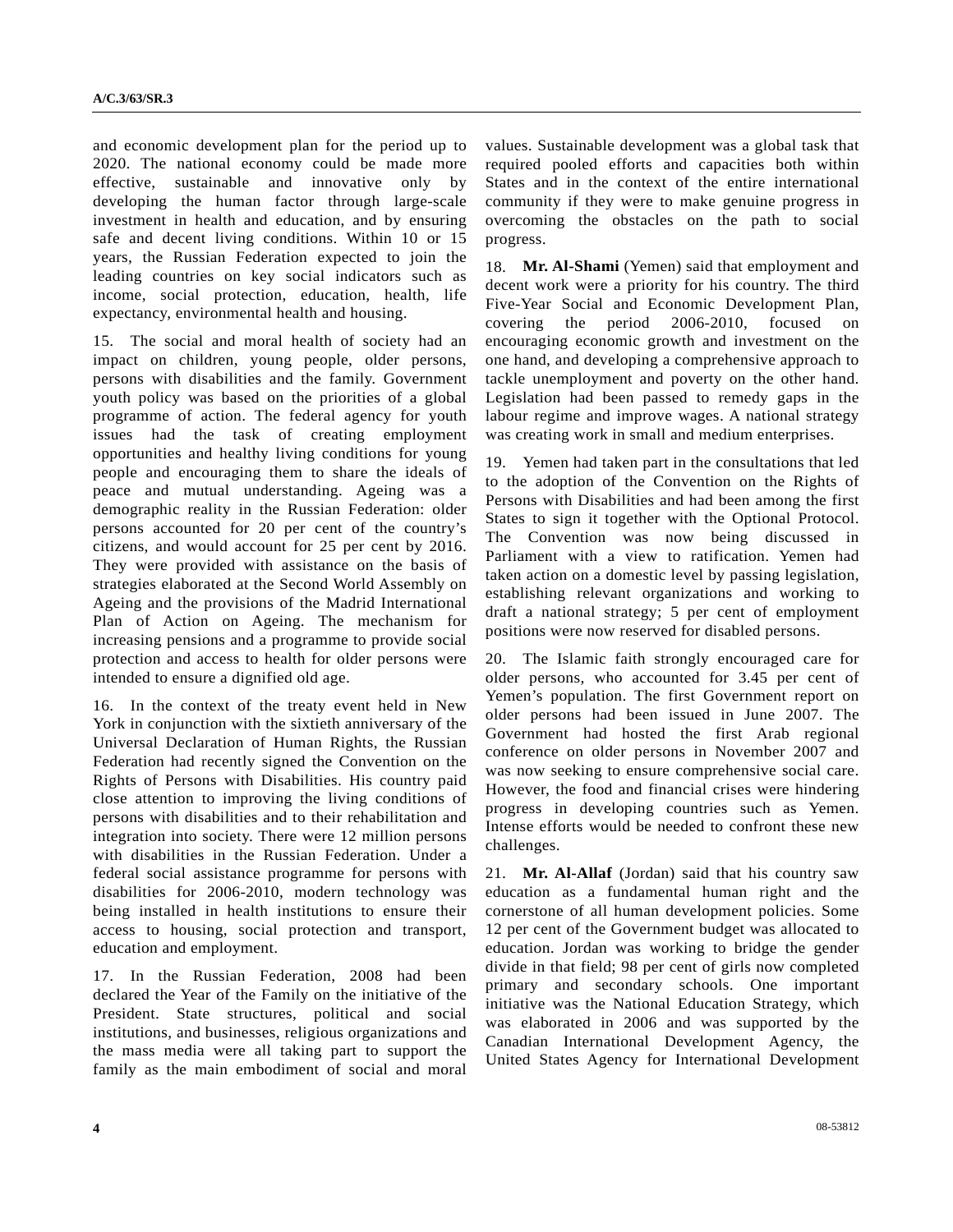and the Supporting Jordan's Education Reform Project. Also of note was the National Strategic Plan for 2008- 2010, which followed parameters recommended by the World Bank.

22. The country was also working to improve the skills and living standards of teachers, in particular by contributing to a teachers' housing fund and establishing prizes for excellence in that field. Another programme sought to improve school meals, and was being extended to schools run by the United Nations Relief and Works Agency for Palestine Refugees in the Near East (UNRWA).

23. Jordan was, moreover, a model of how publicprivate partnerships could be used to benefit education and ensure that it met the needs of the labour market. Yet despite its significant achievements, the country faced difficulties such as lack of funds and the need to develop its infrastructure. Nevertheless, it expected to achieve the Millennium Development Goals (MDGs) within the agreed time frame.

24. **Mr. Muburi-Muita** (Kenya) said that his Government had undertaken reforms to improve economic performance and improve the lives of its citizens, for example by increasing access to education for youth and children and improving health care, in particular preventive care. Numerous problems nevertheless remained, such as high unemployment and low agricultural productivity, both of which exacerbated poverty and hunger. Poor agricultural performance was attributable in part to high production costs and low levels of technology. As a result of such problems, a high proportion of the population lived below the poverty line. Failure to address the current international energy, food and financial crises would increase poverty levels, affect social programmes and put at risk the modest gains in social development made to date.

25. That situation made it even more important to promote full employment and decent work for all. In Kenya, youth unemployment in particular was high, and many young people migrated to urban areas in the hope of escaping poverty and low paying agricultural jobs, causing social problems in the cities. In order to address that problem several measures had been adopted, including the Settlement Transfer Fund Trustees initiative, aimed at formalizing land holdings and thus facilitating access to credit. Other initiatives were aimed at increasing productivity in the agricultural, fishing and livestock sectors.

26. Kenya had hosted the Third Global Youth Employment Summit in 2006, which had been aimed at capacity-building and identifying sustainable approaches to youth employment. In that context, his Government intended to establish a resource centre where young people could access employment-related information and was working with the United Nations Development Programme (UNDP) on youth-oriented action plans in such areas as health, crime, community service and education.

27. Kenya had adopted the Persons with Disabilities Act and ratified the Convention on the Rights of Persons with Disabilities. Plans were under way to establish a fund for persons with disabilities and improve the benefits and services available to them, including extended retirement, employment privileges and tax exemptions for materials related to their disability. In that regard, he stressed the need to continue efforts to enable the disabled to enjoy normal lives. While progress had been made towards social development, continued progress would be slow without stronger partnerships with the international community, civil society and the private sector. A concerted effort must therefore be made to develop joint initiatives, transfer technology and engage with youth and persons with disabilities in order to achieve internationally agreed development goals.

28. **Mr. Tun** (Myanmar) said that international progress towards social goals had been uneven, with disparities between rich and poor increasing in recent years. The trend had been exacerbated by the current economic crisis and soaring commodity prices, which affected the most vulnerable groups particularly. The problems of unemployment and underemployment were most acute in the developing world, where most of the labour force was to be found, but where there were relatively few opportunities for full and productive employment. Employment generation was therefore crucial. Unilateral sanctions imposed on countries for political reasons had a detrimental effect on employment generation, depriving citizens of their right to work. Such sanctions forced investors to shut down factories, hampering development and causing thousands of people to lose their jobs.

29. Myanmar was on track to carry out the Millennium Development Goals, with a national plan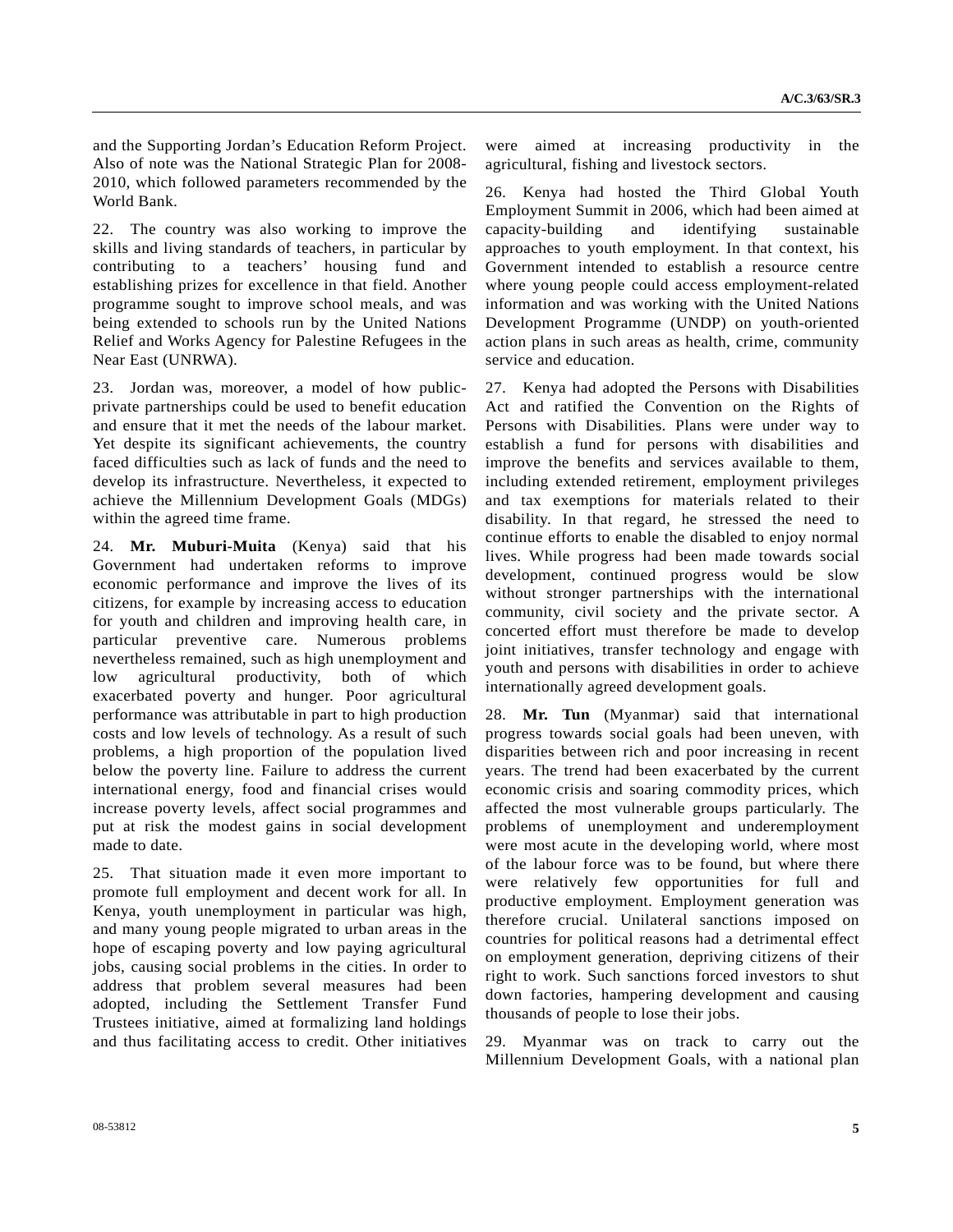focusing on balanced development of rural and urban areas. Significant progress had been achieved in the areas of poverty eradication, primary education, health care and environmental sustainability. Development projects, which provided job opportunities, were being implemented around the country. New cases of HIV/AIDS infections and other serious diseases were down, and gains had been made in maternity and child health care.

30. **Mr. Koh** Sang-wook (Republic of Korea) said that, despite world economic growth, problems such as income disparity, unemployment, population ageing and inadequate social protection remained. Continued efforts must therefore be made to implement the outcomes of the World Summit for Social Development, and he welcomed the analysis and recommendations contained in the report of the Secretary-General (A/63/133). Particular attention must be paid to meeting the needs of socially vulnerable groups including women, youth, older persons, persons with disabilities and migrants.

31. He also welcomed the report of the Secretary-General on follow-up to the Second World Assembly on Ageing (A/63/95), in particular the proposed strategic implementation framework for the Madrid International Plan of Action on Ageing. By 2050 one out of every 10 persons in the world would be 60 or over and population ageing would lead to social and economic problems. More than 400 million older persons lived below the poverty line in the developing countries. Poverty reduction strategies must focus on the poorest and most vulnerable older persons, especially women, in order to meet the goal of halving the proportion of people living in extreme poverty by 2015.

32. Population ageing raised such issues as income security, social insurance, pension, life-long education and social welfare systems to meet the needs of the elderly. While in many less developed countries older persons had been cared for within the family, Governments were currently faced with the task of tackling the needs of their ageing populations, with international help. The Republic of Korea was the most rapidly aging society in the world, with the ratio of persons 65 or over expected to rise from 7.2 per cent in 2000 to more than 30 per cent by 2040. Accordingly, in 2006 his Government had developed a five-year policy to address the challenge of ageing, reform the retirement system and strengthen the old age safety net.

It would continue to review its policy and implement the Madrid Plan of Action and share lessons learned with international partners.

33. Despite the remarkable social progress made in social development, challenges remained. including equitable distribution of the benefits of economic growth and the elimination of social discrimination, especially against vulnerable groups. While every country must develop policies based on its specific situation, he urged all nations to join his Government in working to promote the shared goal of making the world more prosperous and equitable.

34. **Ms. Medal Garrido** (Nicaragua) said that, in a globalized economy that benefited the few and kept the many in poverty, the current crisis of the so-called free market system seemed to indicate that capitalism and social development were incompatible. The World Summit for Social Development had underscored the need for people-centred development and the elimination of inequality, yet little concrete progress had been made while the challenges seemed to become greater and greater, aggravated by the current financial instability and a food crisis caused by the increase in energy prices.

35. Given the unsustainable levels of unemployment and the lack of social development in the developing countries, the time had come to create a new financial and trade system in which Governments acted aggressively to balance economic growth and social development and formulated both national and international economic and social policies. The promotion of full employment and decent work for all should be at the centre of any such system, which must likewise include fair trade, the elimination of agricultural subsidies, the development of rural areas and agriculture in the developing countries and transfer of technology and specialized knowledge.

36. Her Government had made health care and education accessible to all and was working to increase the quality of education by reforming curricula to make Nicaraguan students more competitive, promote leadership and increase awareness about sexually transmitted infections, HIV/AIDS, self-awareness, interpersonal relations and gender equality. Lowinterest loans had been provided to help farmers grow crops and sell them at reasonable prices. Support had been provided to small and medium enterprises, which accounted for 90 per cent of businesses, and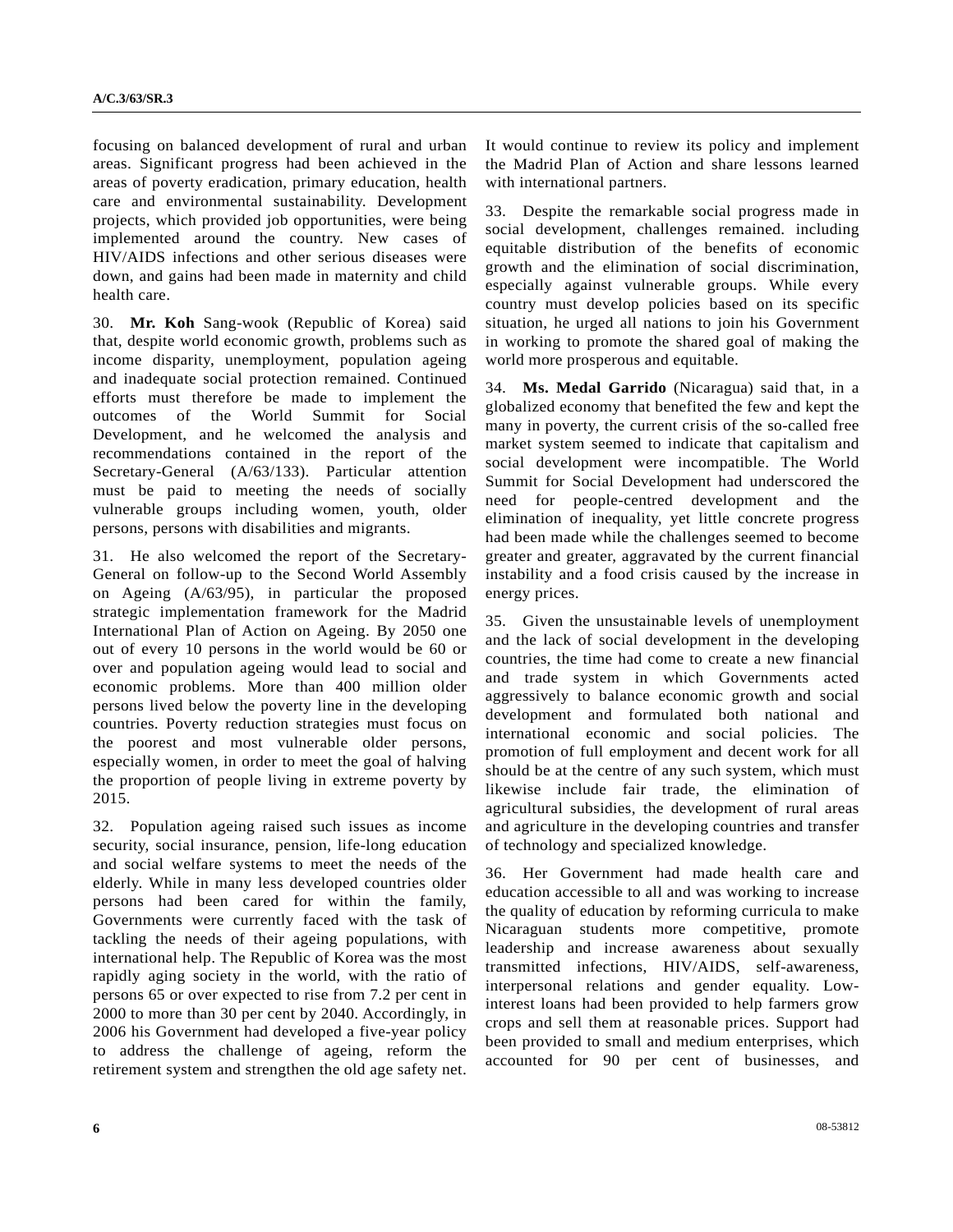60 per cent of jobs, in particular for women and young people. Public financing was available and technical support centres offered advisory services. In Nicaragua the goal was not simply to promote job creation but to enhance the quality of jobs. For example, the minimum wage had been increased by 51 per cent.

37. Measures had been adopted to benefit women and families, by facilitating access to justice, credit, property, housing, training, which in turn increased the role that they played in society. An adult education programme and a literacy promotion campaign had been launched. Secondary school students visited isolated settlements to promote literacy. In addition, for the first time in the Caribbean region, social development programmes placed special emphasis on helping the indigenous population, which was disproportionately affected by poverty. Her Government was also trying to meet the needs of disabled persons by, for example, increasing their pensions and strengthening social programmes targeting them, and had ratified the Convention on the Rights of Disabled Persons.

38. The Bolivarian Alternative for the Americas (ALBA), based on the principles of solidarity, social justice, sovereignty, complementarity and fair trade, had played an important role in her Government's social renewal policies. She reiterated the importance of placing the economy at the service of mankind. Such an approach was diametrically opposed to current efforts to revive the moribund international financial system based on socializing losses by making the population as a whole pay for failures, while profits were privatized and shared by only a small minority at the expense of the majority.

39. **Mr. Sen** (India) said that achieving full and productive employment and decent work for all had been the theme of the multi-year programme of work of the World Summit for Social Development as well as the twenty-fourth special session of the General Assembly. His delegation agreed with the Secretary-General that social policies had to be mainstreamed into macroeconomic policies. The current financial crisis made such mainstreaming a categorical imperative. Just a few days previously, European leaders had criticized speculative capitalism and said that entrepreneurs were needed, not speculators.

40. Similarly, 100 years earlier, the European Trade Union Confederation had stated in Seville in 1907 that casino capitalism should be fought with taxation, regulation and worker involvement. Unfortunately, the policies of stock traders and investment bankers had prevailed, namely tax breaks for the rich, deregulation and no worker involvement. With the demise of Wall Street, it seemed that change was finally taking place. Unfortunately, the lack of equity and debt capital, the collapse of stock markets, and the sharp decline in exports and commodity prices would all have a catastrophic impact on employment across the globe, especially in the developing countries.

41. Given the extent of the crisis, the international financing and trading institutions would have to be restructured, together with international economic governance. The Bretton Woods institutions would have to return to their original mandate of promoting and maintaining high levels of employment. The United Nations could assist with a comprehensive audit of those institutions. It was essential to revive the Doha development round and tackle the real issues: duty-free and quota-free market access for the exports of the least developed countries, cotton subsidies, special products and the special safeguard mechanism in order to protect the vital interests of workers rather than purely commercial interests. Member States had to ensure that decisions were taken while there was still time.

42. In relation to the Millennium Development Goals (MDGs), it was now all the more vital to increase employment and establish a new economic environment and governance. The least developed countries should use tariffs and domestic subsidies to develop their industries and promote economic development. One positive result of the financial crisis was the renewed recognition of the role of the State. The State and civil society should work together to do what was needed. In India, the National Rural Employment Guarantee Act, implemented by locally elected councils, provided 100 days assured employment to every household in the country. For the first time, the right to work was legally enforceable. The Act, in association with the Unorganized Sector Workers' Social Security Bill and others, was a means of empowering people to work towards the MDGs and move towards a more inclusive and productive society.

43. In conclusion, the right to education and the right to health were essential elements of the social basis of self-respect. A 1993 decision by the Indian Supreme Court had made the right to education legally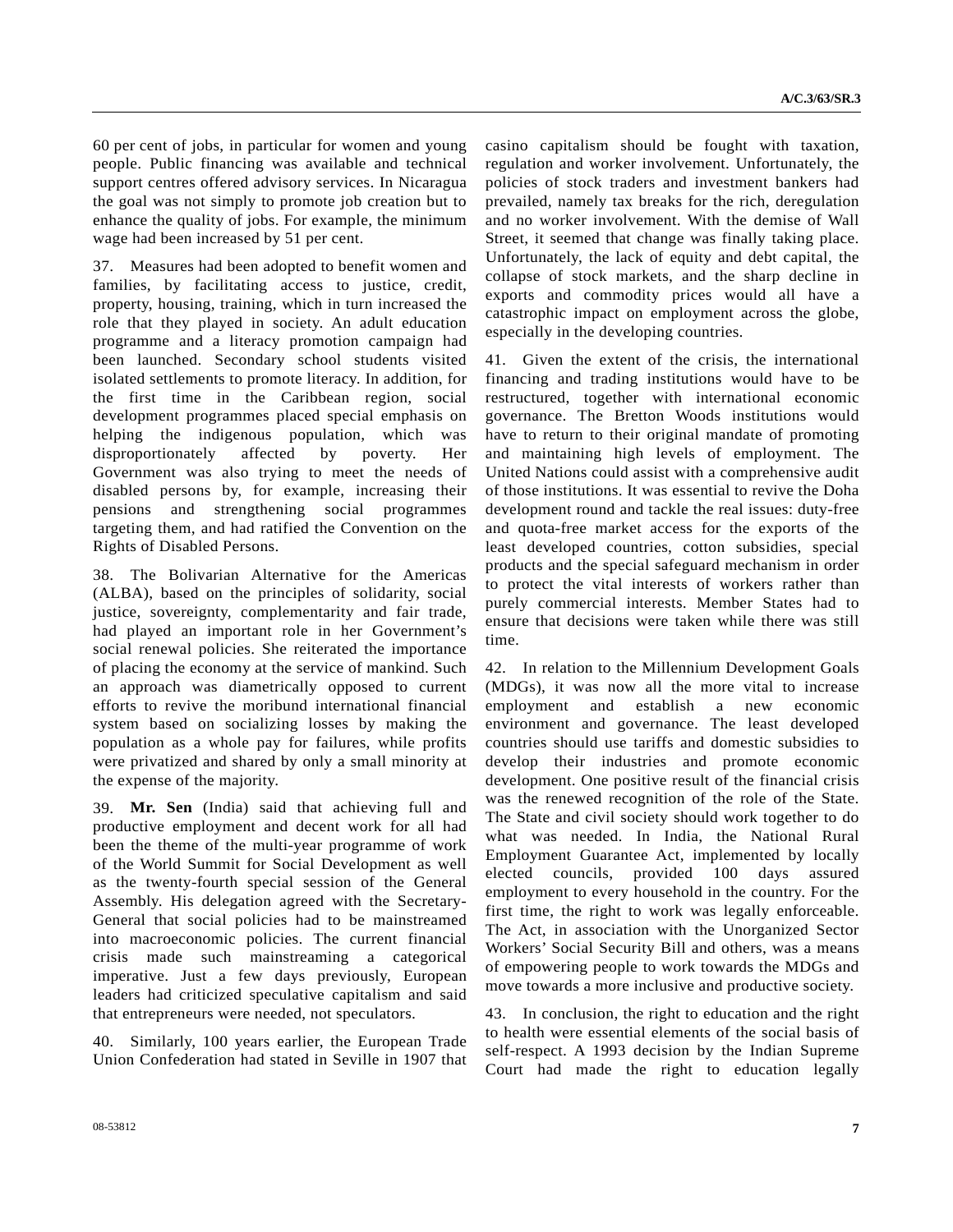enforceable until the age of 14 years. Poverty levels had already been reduced and the goal was to reduce the percentage of the population living below the poverty line to 18.5 per cent by 2015. Over the period 1999-2005, employment rates had increased more rapidly than the rate of population growth.

44. **Ms. Kafanabo** (United Republic of Tanzania) stated that her delegation aligned itself with the statements made by Antigua and Barbuda on behalf of the Group of 77 and China and by Lesotho on behalf of the Southern African Development Community (SADC). Development of the agricultural sector was of particular importance in her country in order to provide full employment and curb poverty because most of the population lived in rural areas. Measures to develop and modernize agriculture were being implemented by the Government, which welcomed a new plan by the World Food Programme to purchase the crops of poor, isolated farmers.

45. She expressed concern at delays in implementation of the Madrid International Plan of Action on Ageing. The development of a guide to national implementation of the Madrid Plan was a good step. The rights of older people should be respected. In that connection, her delegation supported the recommendation of the Secretary-General that a report on the rights of older persons be submitted at the sixtyfourth session of the General Assembly. Likewise, the recommendations of the Secretary-General to develop guidelines for the advancement of persons with disabilities in development was a good step. The United Republic of Tanzania had begun the process of ratifying the Convention on the Rights of Persons with Disabilities.

46. Recognizing the centrality of literacy to development, her country had embraced the goal of education for all. Primary education was free and universal, with enrolment above 90 per cent. Near gender parity had been achieved. Nonetheless, illiteracy remained high. An adult education strategy had been put in place to provide basic learning to disadvantaged groups, in particular, women.

### 47. *Mr. Peralta (Paraguay), Vice-Chairman, took the Chair*.

48. **Mr. Al-Nasser** (Qatar) said that, despite the existence of the political will, funding for adult literacy programmes remained insufficient. The report in document A/63/172 therefore rightly insisted that donor States should prioritize literacy programmes and form partnerships with that end in mind. Qatar had been aware of the importance of the issue from an early stage: illiteracy had begun to recede there from the mid-1990s. The country's Education for a New Phase initiative had been praised by the United Nations Educational, Scientific and Cultural Organization (UNESCO) as one of the most successful models of its kind. It entailed the establishment of government schools based on the key principles of independence, accountability, diversity and freedom of choice for students.

49. At the regional and international levels, Qatar had sponsored a number of conferences in cooperation with UNESCO. The spouse of the head of State had acted as that organization's Special Envoy for Basic and Higher Education. Such conferences had led notably to the Doha Declaration on Education for All of February 2008. The Declaration stressed expanding the pool of donors to include the private sector, non-governmental organizations and other concerned agencies, and underlined the plight of regions affected by conflict and foreign occupation. Qatar also supported literacy programmes in countries such as Lebanon, Pakistan, Bangladesh, Iraq and Mauritania.

#### 50. *Mr. Majoor (Netherlands) resumed the Chair*.

51. **Ms. Tadesse** (Ethiopia) said that many efforts were still needed at the global level to achieve the universal goal of eradicating poverty. Despite encouraging progress in some developing countries, the gap between rich and poor continued to widen. Youth unemployment was increasing at an alarming rate, older people still had insufficient social protection and the disabled were increasingly marginalized. Fair trade, a stable financial market, prudent fiscal policies and just labour markets throughout the world were a prerequisite for ending extreme poverty and establishing the infrastructure needed to promote decent work and social protection for all. International cooperation was a key element, and greater economic and social policy coherence were fundamental for creating sustainable employment opportunities.

52. States would need to take a holistic approach to address the issues of unemployment, underemployment and the absence of social protection and to work out a new social contract to bring hope to all members of society. Societal integration and maintaining social peace and security would also contribute to that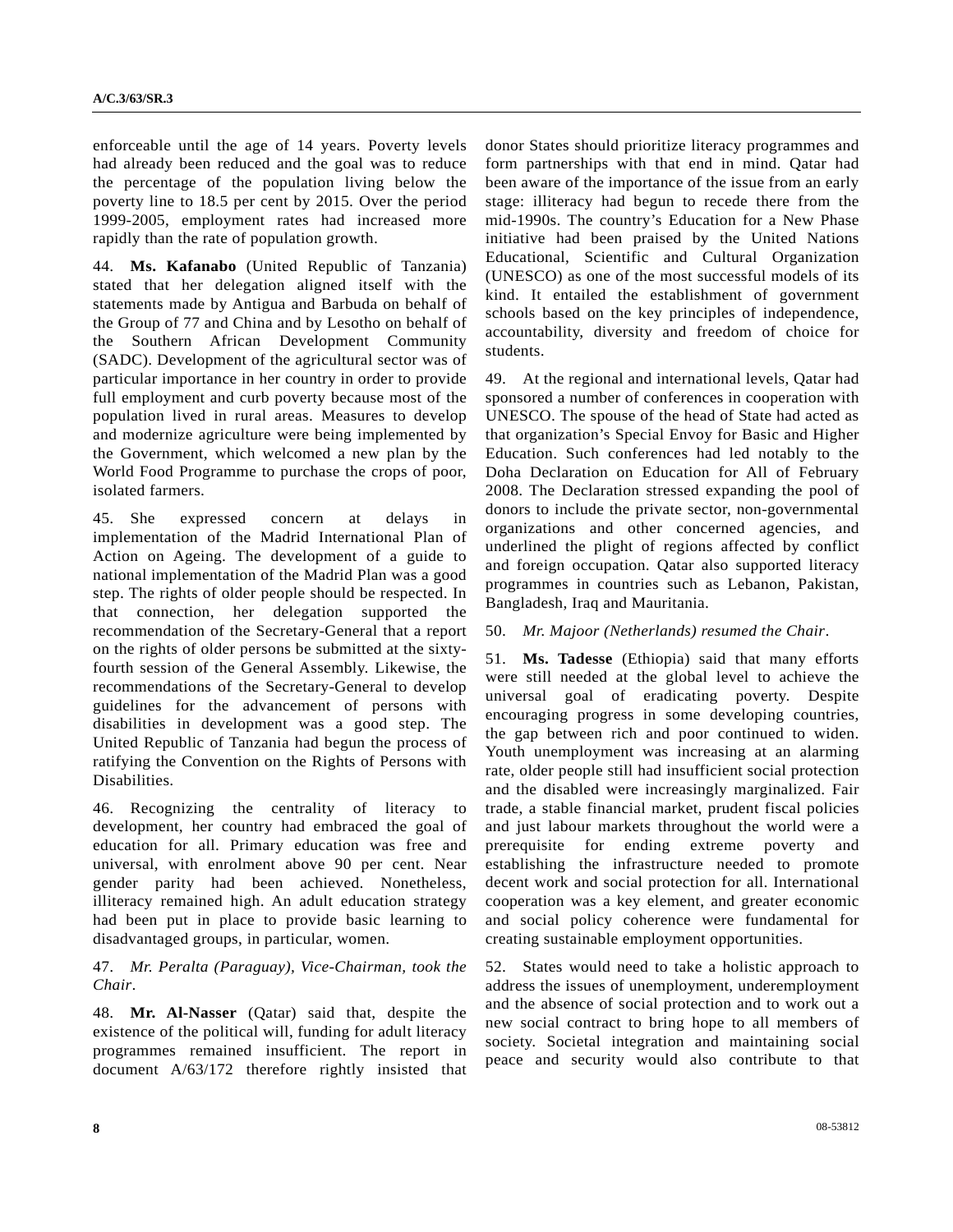agenda. Respect for human rights, democratic principles and transparency, and accountability in international economic and political decision-making were essential components for balanced social development across the globe.

53. The Ethiopian Government had taken measures to accelerate the development of agriculture and small enterprises in order to increase employment. Agriculture was the mainstay of the country's economy, and an agriculture-led industrialization strategy implemented since 1994 had increased overall output as well as employment. The Integrated Housing Development Programme was promoting small and microenterprises to tackle unemployment. In the 2006/2007 budget year, over 2,000 small and microenterprises had participated in housing development programmes. Such development, together with the boom in the construction industry, had created jobs for urban dwellers in both the capital and the regions. A number of technical and vocational training centres had been established, with emphasis on the linkages and synergies between their programmes and the development of small enterprises.

54. Ethiopia had taken a number of measures to implement the outcome of the Second World Assembly on Ageing. A 10-year National Action Plan for Old Persons was based on the Madrid International Plan of Action on Ageing and was being translated into various local languages. A Federal Coordination Forum had been established to popularize the Action Plan, and Government agencies involved in its implementation were preparing their own operational plans. Ethiopia had also signed the Convention on the Rights of Persons with Disabilities and had started the ratification process. In conclusion, she called on development partners to support developing countries in their efforts to create jobs for young people and to provide adequate social protection for the aged and the disabled.

55. **Ms. Asmady** (Indonesia) said that in the present global emergency, with an economic recession in addition to the food and energy crises and the challenge of climate change, Member States would have to make even greater efforts to achieve the MDGs by the 2015 deadline. The Goals were based on peoplecentred growth that provided employment and access to health, education and nutritional food and opportunities to contribute to growth, with an emphasis on both the quality and quantity of employment. A combination of international and national policies was required to favour pro-poor growth and employment and to support the expansion of large, medium-sized and small enterprises. Support for medium-sized enterprises would help to revitalize rural development and agriculture. The precarious situation of poor and unemployed young people should also be an urgent global priority.

56. Specific programmes were needed to address the emerging challenges of mainstreaming disability, the ageing population and social protection into development and employment policies and to overcome gender discrimination in employment. Climate change was another serious challenge and early adaptation measures should be promoted globally in the context of a low-carbon economy. The Committee should add the issue of the social and employment dimensions of climate change to its agenda.

57. The international community should intensify its efforts to implement the International Plan of Action for the United Nations Literacy Decade. Despite the progress made, particularly in developing countries, wide regional disparities persisted. More effective delivery on the ground and new resources through stronger partnerships were needed. Youth literacy programmes would also contribute to reducing youth unemployment and underemployment rates.

58. Indonesia's 12-year basic education development plan exceeded international targets for universal primary education. Access to primary education was already almost universal, and the literacy rate for persons over 15 years had reached 92.8 per cent in 2007. Education policy actions were focused on expanding and improving access to learning opportunities, improving teacher performance, increasing the education budget to 20 per cent of the State budget and promoting gender-based interventions. Full, productive and decent work should continue to be at the centre of macroeconomic policies to ensure that economic growth was inclusive. Small and medium-sized enterprises deserved greater support in view of their resilience to global shocks and their proven record of contributing to employment and the agricultural sector and rural development.

59. **Ms. Kavun** (Ukraine) said that her country aligned itself fully with the statement made by the Presidency of the European Union and reiterated its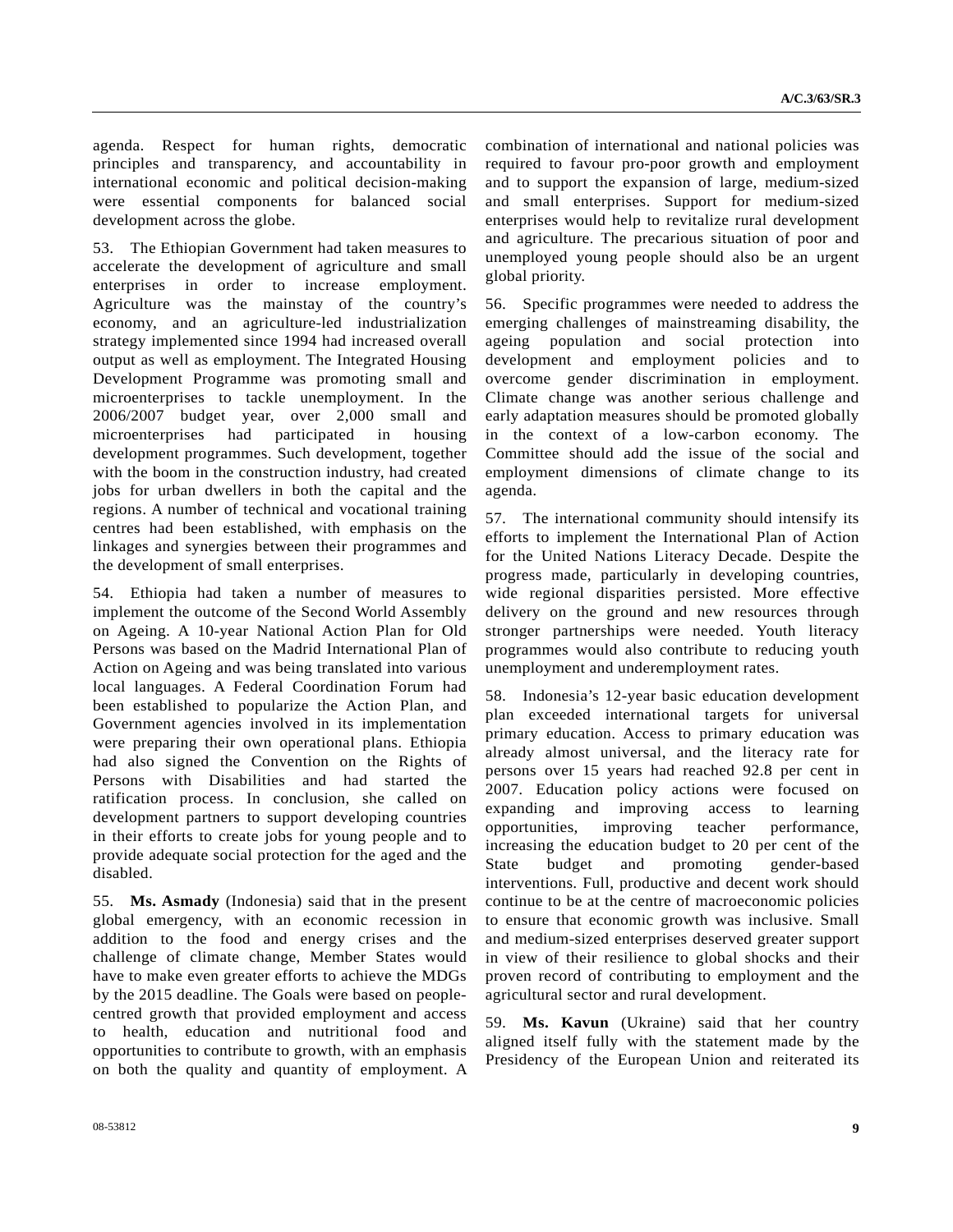commitment to the complete and effective implementation of the goals set out in the global social development agenda. Decent living standards were the primary goal of reform in Ukraine. A new set of social initiatives had been announced by its President in 2007. They included raising the minimum wage; increasing military allowances; increasing the salaries of public sector employees and of teachers, doctors and other professionals in rural regions; and providing benefits to families with five or more children, including allowances, priority access to public housing and free tuition at public universities for children from such families. Furthermore, rural medical clinics would all be equipped with at least one ambulance before the end of 2008.

60. Other reforms were planned to combat poverty, assist the elderly and persons with disabilities and provide additional social protections called for in the current market economy. Policies and strategies to achieve full employment and decent work for all should include specific measures to promote gender equality and social integration of marginalized groups. Consideration of the issue of social integration as a priority theme by the Commission for Social Development would contribute significantly to reducing inequalities, promoting access to basic social services and increasing the participation of social groups.

61. **Mr. Paudel** (Nepal) said that his country aligned itself with the statement made by Antigua and Barbuda on behalf of the Group of 77 and China. Nepal was undergoing major sociopolitical transformations, and its legislature, one of the most inclusive in the world in terms of ethnicity, gender and geographic region, was in the process of drafting a new constitution. The 2007- 2010 interim plan contained provisions to improve the quality of life of the poor and promote economic development and social inclusion, including for indigenous peoples. New policies provided social security for the elderly and for widows.

62. A Ministry of Youth had been established. Young people would be involved in policy development, the restructuring of the State and the socio-economic transformation. The Government also sought to end illiteracy and make education inclusive and equitable at all levels, including making primary education universal. Nepal had formulated a national policy and action plan for people with disabilities. A national committee for disabled persons had been established,

and the law on civil service had been amended to give persons with disabilities opportunities for employment with the Government. Lastly, the international community should do more to provide assistance to the least developed countries, least developed countries emerging from conflict, and landlocked developing countries, which were bearing the brunt of the food, fuel and energy crises.

63. **Mr. Monterey Suay** (El Salvador) said his country was implementing over 30 programmes to improve conditions and opportunities for the country's youth, which accounted for around 19 per cent of the population. El Salvador agreed with the findings of international agencies and think tanks, contained in documents such as the World Bank's World Development Report 2007, which found that investment in younger persons would continue to be the key to development. Such policies were a fundamental prerequisite for social development. El Salvador was preparing to host the XVIII Ibero-American Summit of Heads of State and Government, which would discuss youth and development.

64. Education and the spread of literacy were one of the most important ways to break the circle of poverty. The Government was committed to projects including financial support for families in order to keep children in school. Gender equality was also being supported, notably by including gender issues in national curricula and promoting education for girls.

65. El Salvador was working to honour its commitment to the Convention on the Rights of Persons with Disabilities and its Optional Protocol. A commission had been formed gathering legal representatives from the concerned agencies, with a view to making national legislation compatible with the Convention. The Ministry of Education was enacting policies to foster diversity and mainstreaming in education, and the Government continued to work to achieve the MDGs.

66. **Mr. Ja'afari** (Syrian Arab Republic) said that his country remained committed to the outcomes of the World Summits for Social Development held in Copenhagen in 1995 and 2000. The Government sought to establish a social market economy which would balance a productive and sustainable economy with equitable income redistribution. In view of the rapid changes in information and communications technology, the creation of employment opportunities